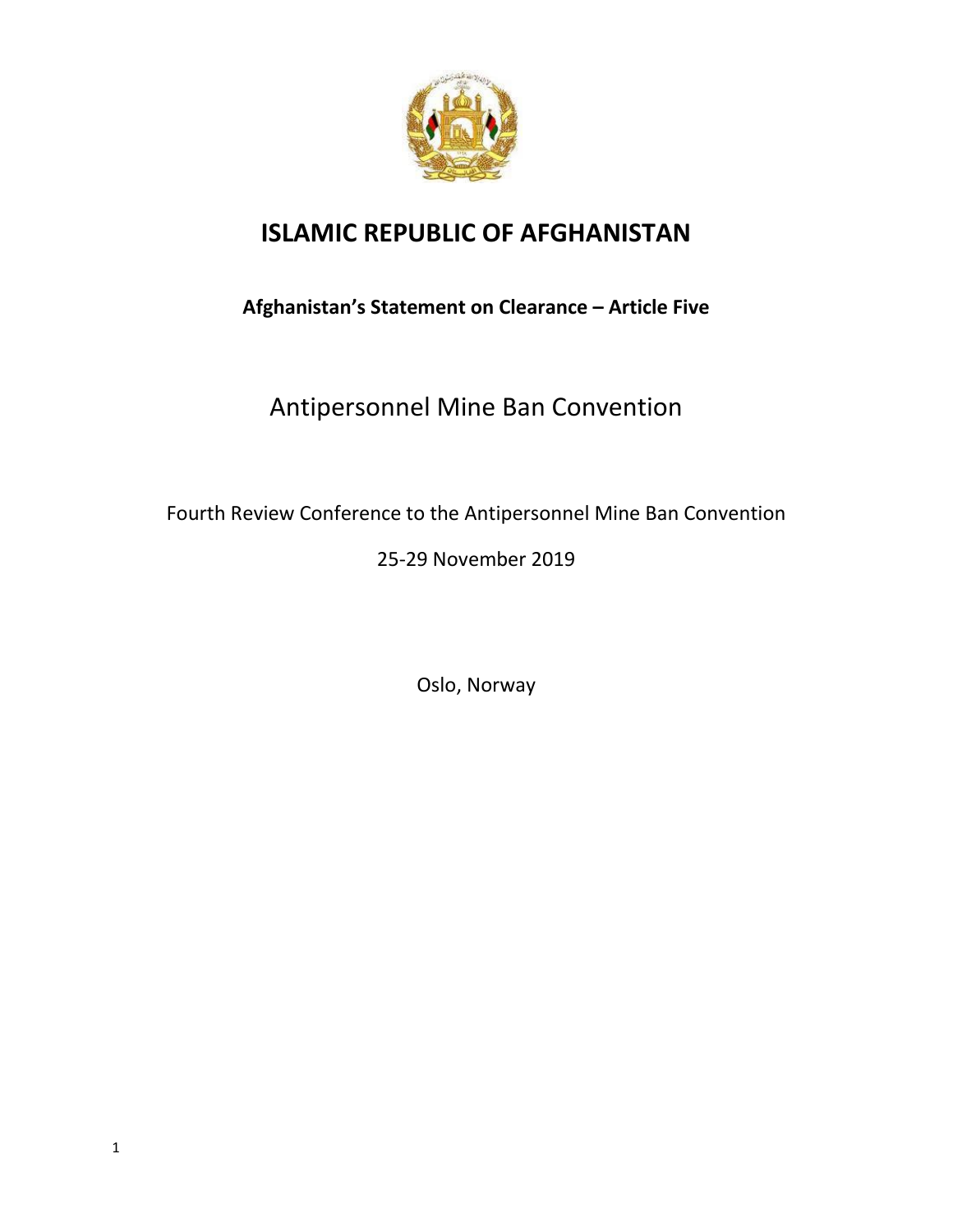*Excellencies, Distinguished Colleagues, Ladies and Gentlemen,*

On behalf of the Afghan delegation, I am honoured to present an update on implementation of the Article Five of the Antipersonnel Mine Ban Convention.

Afghanistan remains committed to the fulfilment of its obligations under Article Five of the Antipersonnel Mine Ban Convention. Since the Third Review Conference to the APMBC, 5,243 hazards covering 432 sq.km areas were released in Afghanistan. Of the mentioned figure, 3,639 hazards covering 212 sq.km were antipersonnel minefields. As a result of clearance, 80,455 Antipersonnel Mines, 2,726 Antivehicle Mines, 319 Cluster Munitions and 34,8637 Unexploded Ordnance were destroyed.

Despite of these clearance achievements, Afghanistan still remains one of the most heavily contaminated countries in the world. A total of 3,630 recorded hazards, covering 659 sq.km remains contaminated by AP, AV mines and Explosive Remnants of War. They continue to affect over 1500 communities, 254 districts, in 33 out of 34 provinces of the country. Of the 659 sq.km remaining contamination in Afghanistan, 435 sq.km are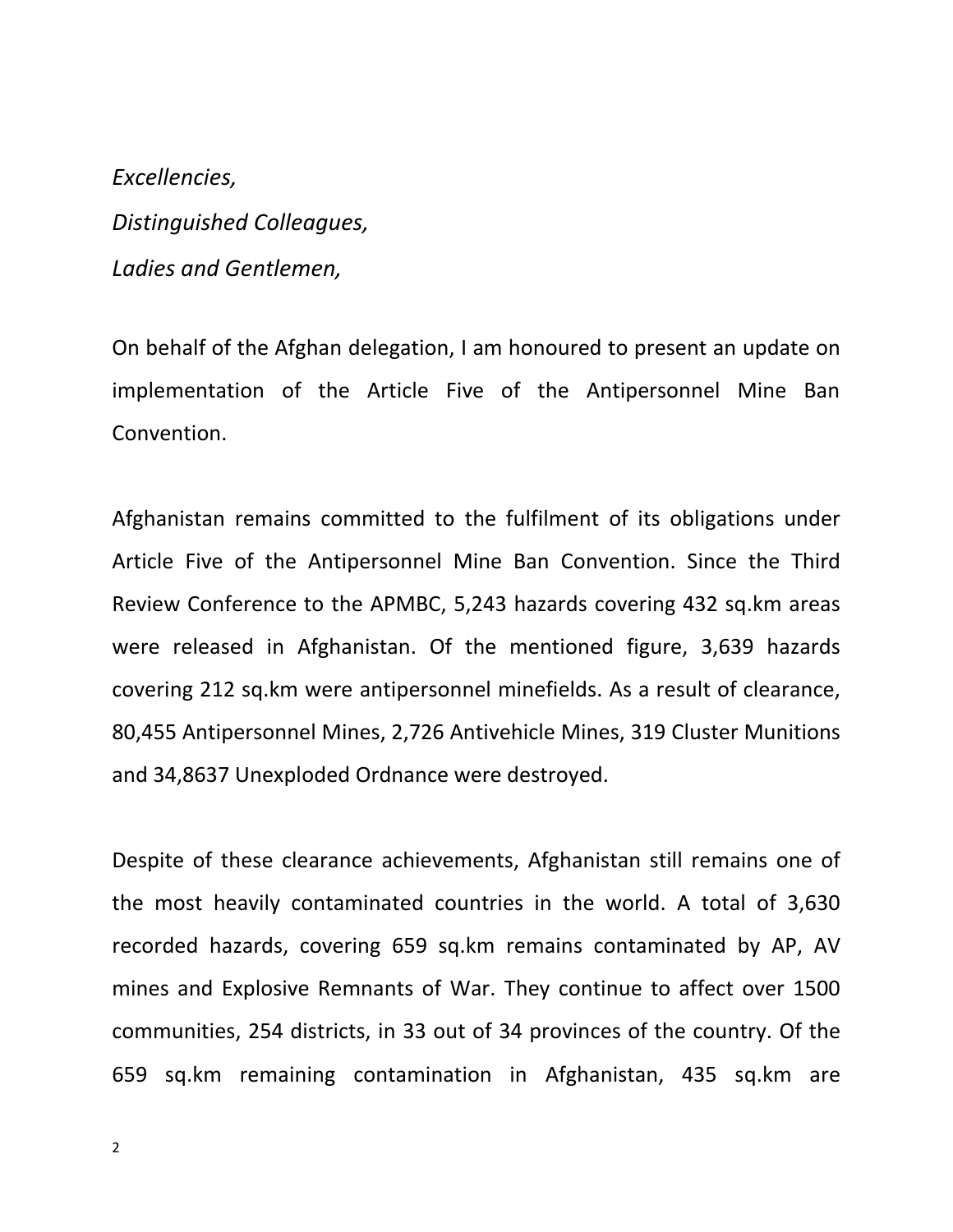Confirmed Hazardous Areas and 224 sq.km are Suspected Hazardous Areas. Afghanistan is planning to clear all these contaminated areas till March 2023.

In addition to 659 sq.km contaminated areas that are recorded in the national database, there is 235 Initially Hazardous Areas covering approximately 465 sq.km contaminated by Improvised Mines and Explosive Remnants of War and 630 sq.km of High Explosive Training Ranges from NATO that all need clearance.

Unfortunately, remnants of the ongoing armed conflicts add to scale of contamination though the actual extent of new contamination is not yet fully determined. Looking to the past twelve months, we know that on average some 106 Afghan civilians lose their lives or get injured by landmines, ERW and Improvised Mines every month, which is one of the highest casualty rates in the world. It is worth mentioning that around 54 % of the civilian accidents are caused by improvised mines, 44% by ERW and some 2% by industrial landmines. Sadly, children comprise 59 percent of civilian casualties caused by mines and ERW.

Regrettably, I should say that improvised mines are still used by antigovernment elements as a weapon of choice and these devices are posing a serious threat to the lives of civilians.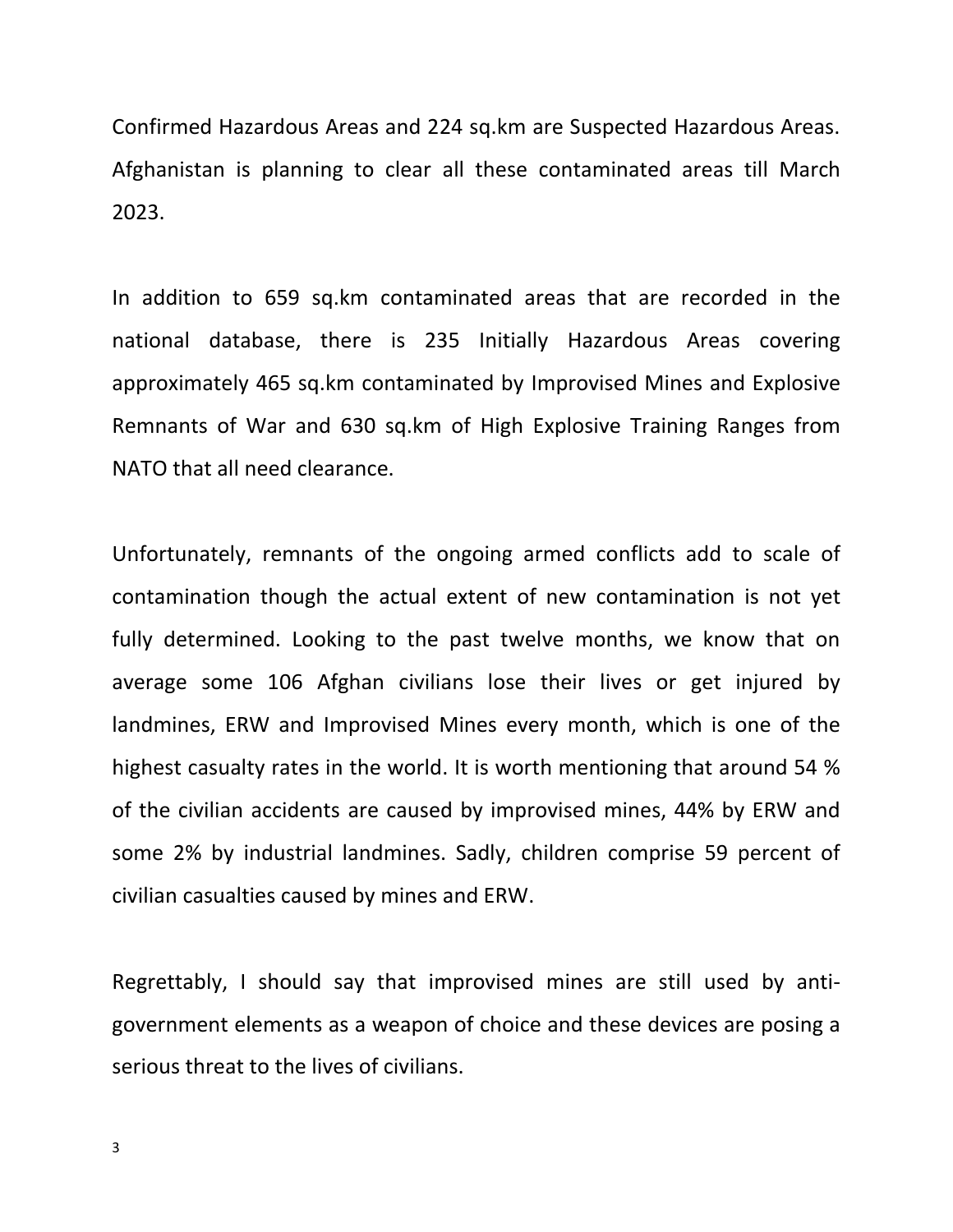To address this increasing challenge and in order to effectively utilize the humanitarian mine action capacity for survey and clearance of Improvised Mines, the required national mine action standards has been developed by the DMAC and Implementing Partners through a joint effort and IPs have developed their Standard Operating Procedures in view of these policy papers. The national policy on survey and clearance of improvised mines is already in place. Aligned with this effort, one of the MAPA's implementing partners has established four demining teams capable of dealing with Improvised Mines and has successfully completed a pilot survey and clearance project.

Afghanistan has a comprehensive work plan to achieve mine-free status by 2023. We are now into the seventh year of the Extension Work Plan. Although we achieved the clearance target for the first year, 2013, achievements respectively were only 69.8% of the target for year two, 60% for year three, 54% for year 4, 34% for year 5 and 38.5% year six. For the first six months of the operational year of 2019 (April – September), only 20% of the yearly clearance target has been achieved. The reasons for not achieving the clearance target was associated with factors such as funding shortfall, insecurity, access prevention by anti-government elements and continually adding the remaining uncleared balance of previous years to subsequent years.